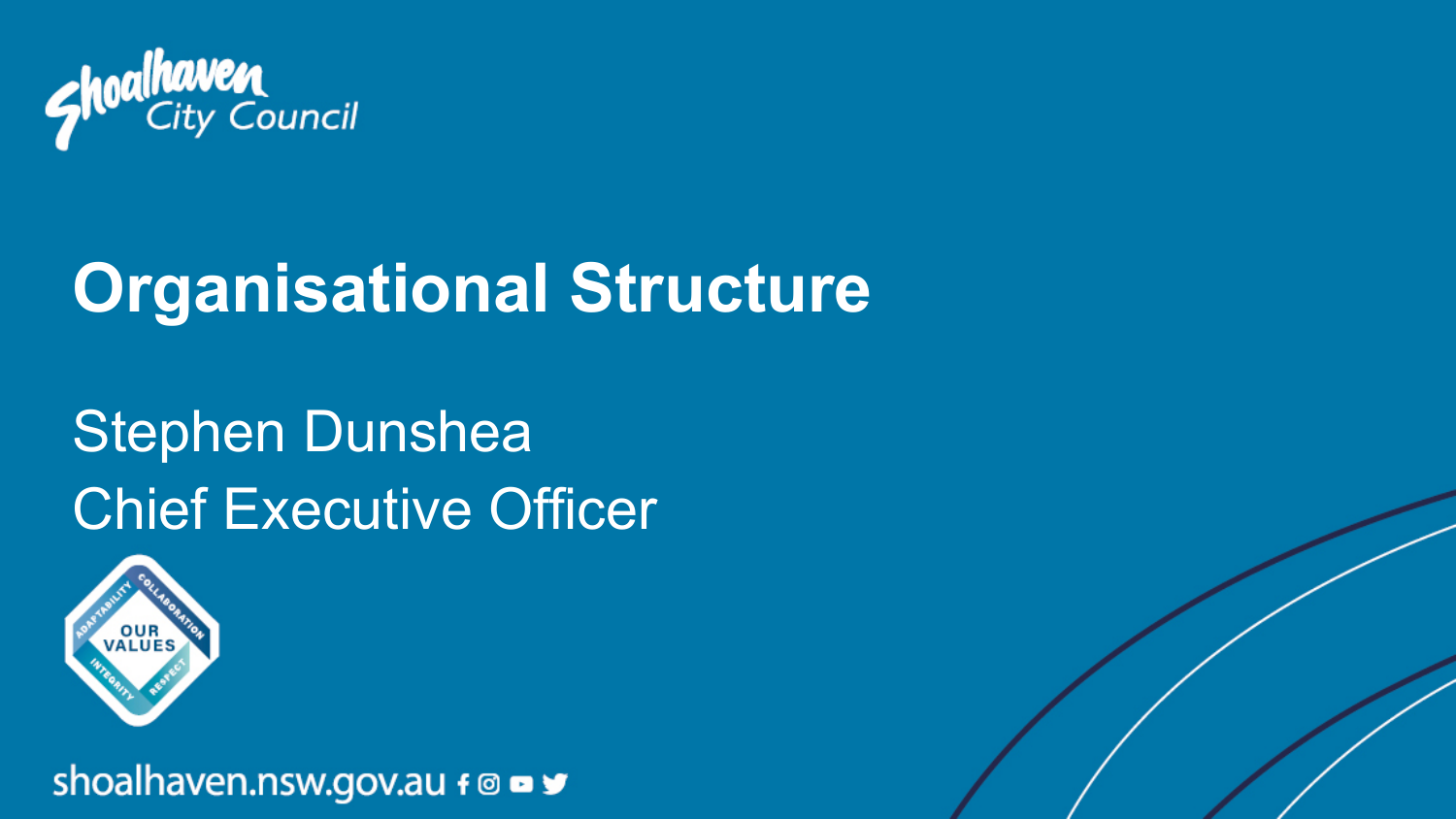### Old Structure





#### **Previously**

- Finance, Corporate & Community Service Acting Director Jane Lewis
- Planning, Environment & Development Service Director Phil Costello
- Assets & Works Director Paul Keech
- Shoalhaven Water Acting Director Robert Horner



#### shoalhaven.nsw.gov.au f @ **B**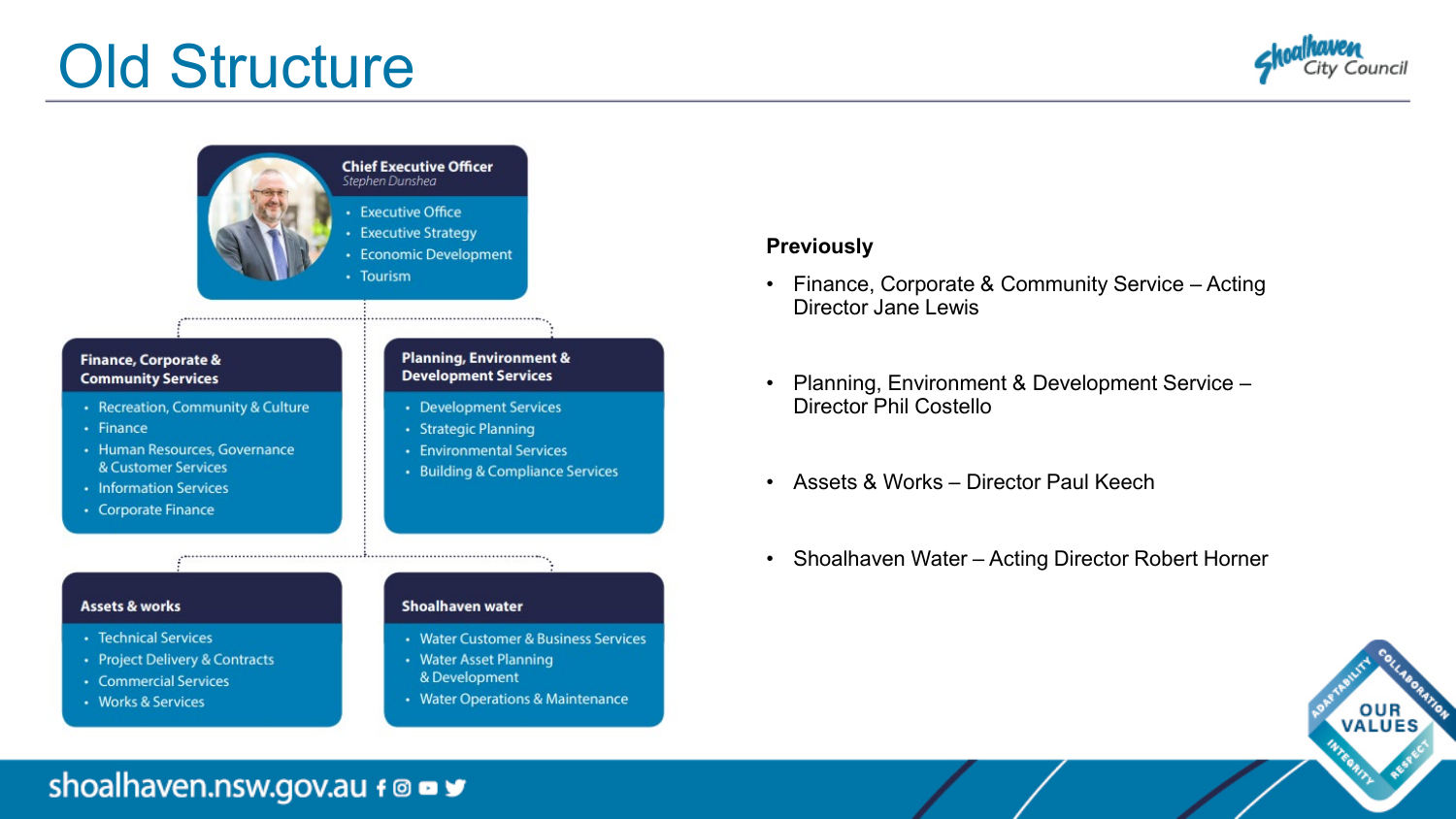### Why change the structure?



- Vacancies existing in two (2) senior staff roles
	- Director Finance, Corporate & Community Services
	- Director Shoalhaven Water
- Opportunity to review these roles
- Reviews carried out in 2019 that focussed on Customer Service, DA processing, and Future Directions for the Shoalhaven highlight to me the need to:
	- Make sure the City and the Council are **future ready** to grasp opportunities expected to arise from the completion of the highway upgrades – making us more accessible
	- Harness the opportunity for a **fresh approach** which had been articulated to me my many in the community including the business community
	- Enhance our capability to turn **plans into reality**
	- Ensure a strong focus on Strategic Planning and Development Assessment to achieve the **best outcomes** for the Shoalhaven
	- Develop a more robust customer engagement strategy and **customer experience** recognising both external and internal customers
	- Improve **project management and delivery**
	- Strengthen organisational **performance and reporting**
	- Improve **communications and community engagement**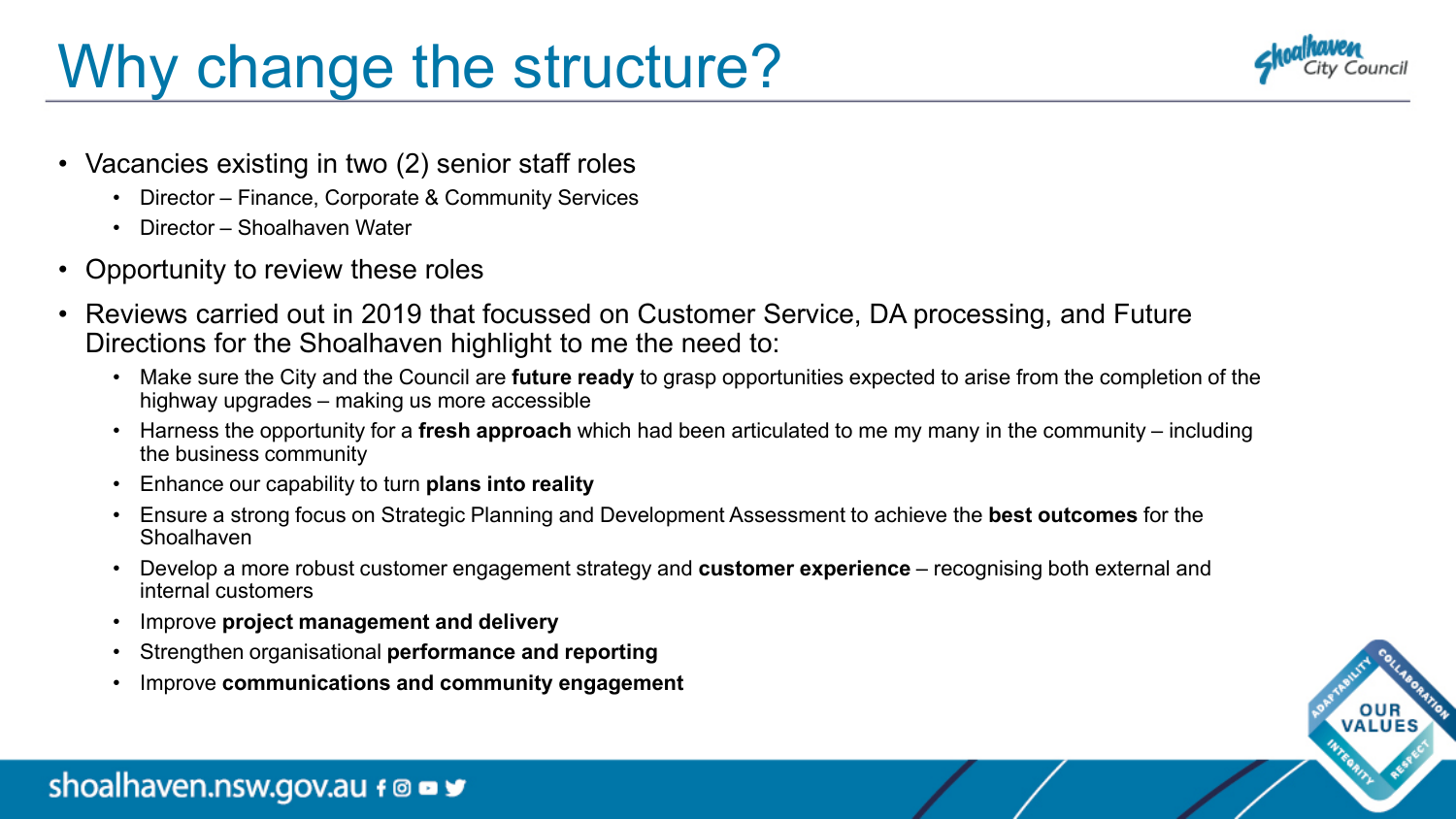### What is the new structure?



The following senior staff structure was adopted by Council on 6 August 2020





shoalhaven.nsw.gov.au f @ **B** y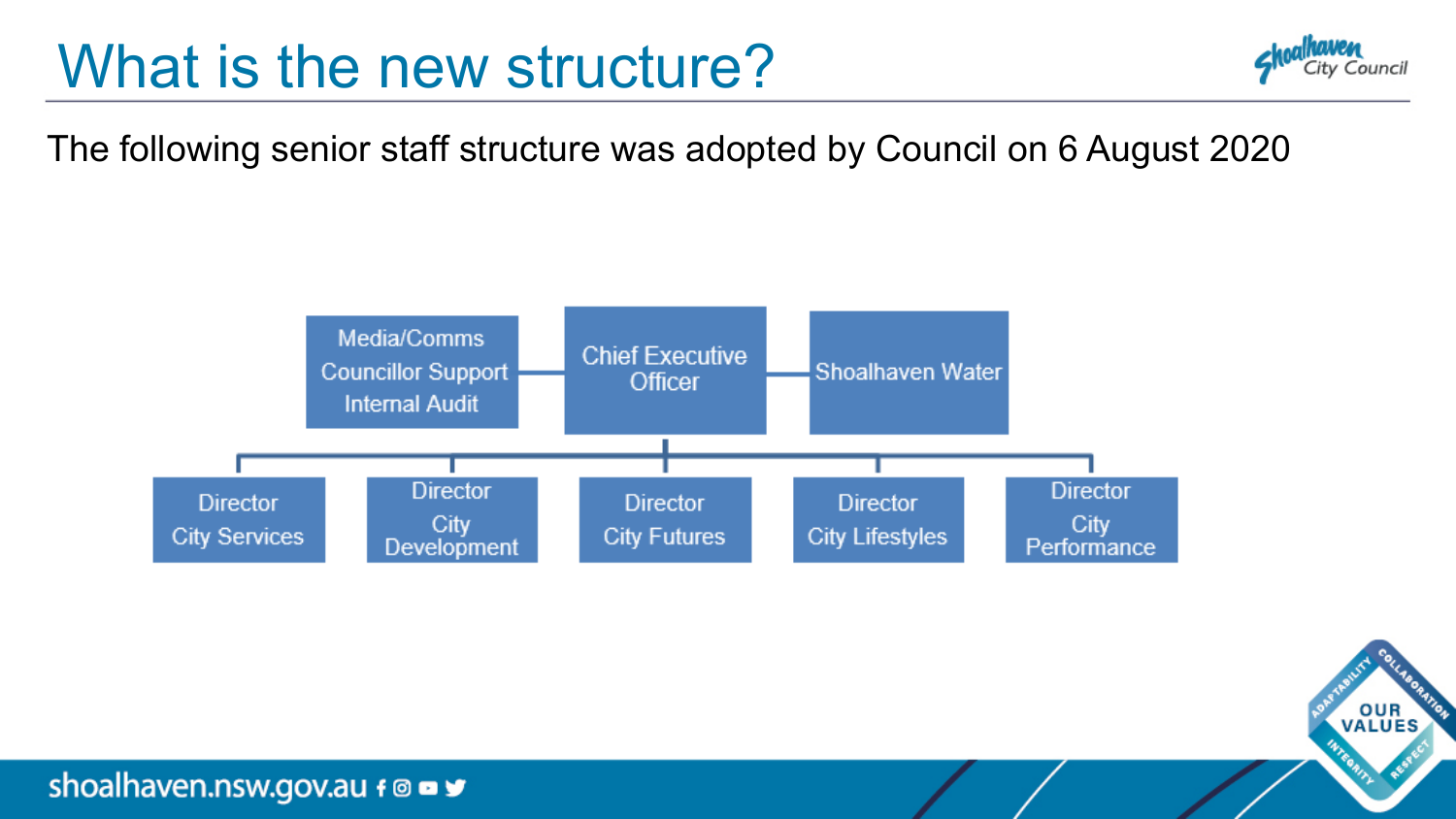

- Chief Executive Office Stephen Dunshea
- Executive Manager Shoalhaven Water Robert Horner (Interim)
- Director City Services Paul Keech
- Director City Development Phil Costello
- Director City Futures Robert Domm
- Director City Lifestyles Jane Lewis (Interim)
- Director City Performance Kevin Voegt (Interim)
- Manager Media & Communications Kate Crowe (Interim)

Note:

- Interim indicate the position is subject to recruitment
- 2. Changes to reporting lines for management and teams is currently underway in consultation with staff

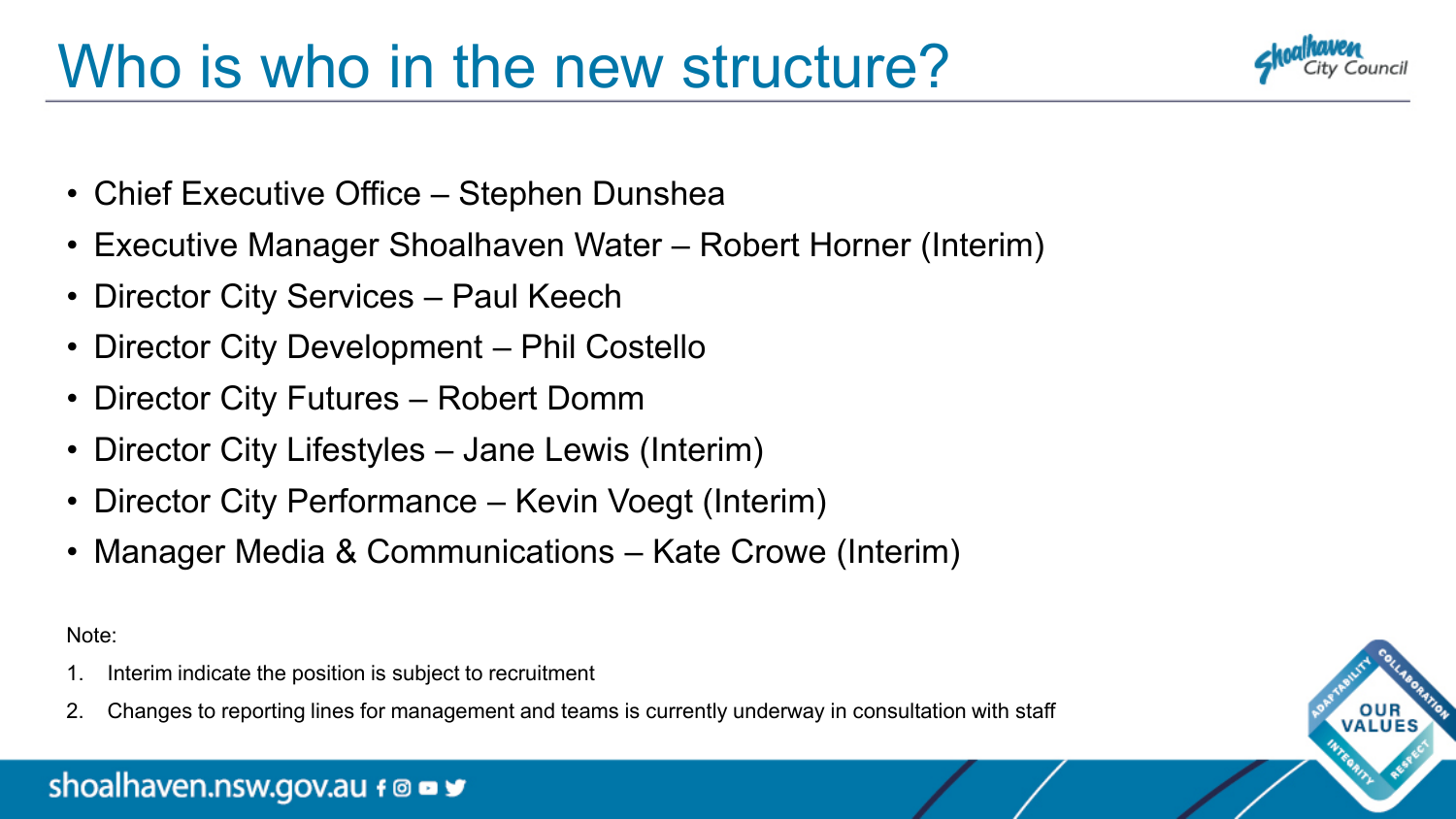## Functions of the new Directorates



#### City Services

Asset Strategy

Maintenance & Construction

Technical Services

Council Buildings & Property Services

Commercial Services Waste Services Bereavement Services Holiday Haven Fleet & Mechanical

Natural Areas **Infrastructure** Asset Protection Zones Environmental Reviews (REFs)

- Project Delivery
- Parks & Open Space
- Energy & Sustainability
- Emergency Management

#### City Development

Development Assessment

**Certification** 

Building Assessment

**Compliance** 

Ranger Services

Animal Management

Environmental Services Policy Regulation **Compliance Weeds** 

Natural Areas **Waterways** Beaches Bushland

Ulladulla Service Centre

### City Futures

Strategic Land Use Planning

Strategic Infrastructure Planning

Urban Release Areas

Transformational City Projects

City Growth, Advocacy and Tourism

Economic Development

Placemaking & Urban Renewal

Affordable Housing Strategies

Strategic Property Asset **Ventures** 



### shoalhaven.nsw.gov.au f @ **B** y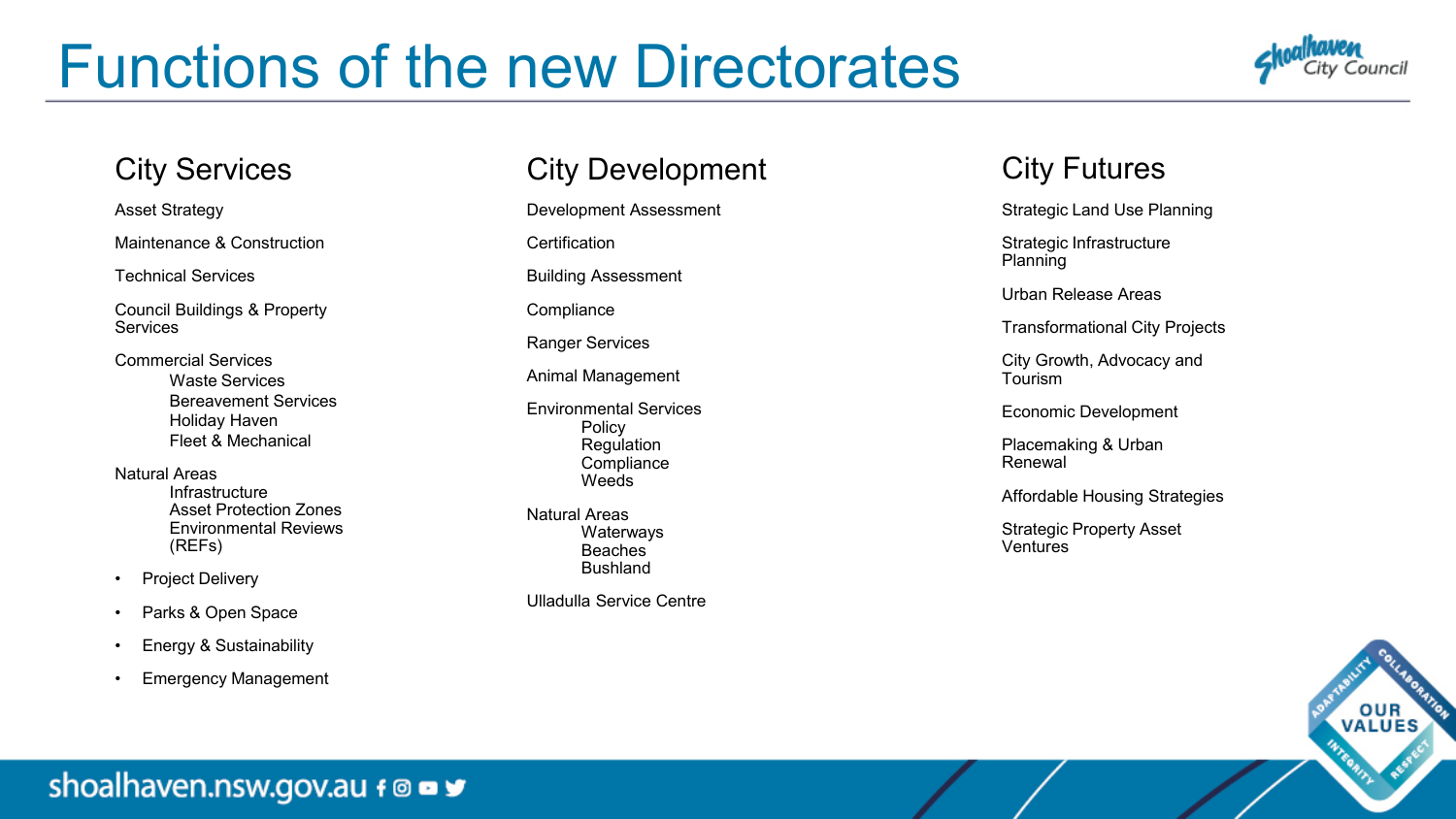### Functions of the new Directorates



#### City Lifestyles

Library Services

Arts & Culture

Community Development

Sociial Planning

Community Capacity Building

Community Resiliience Planning

Social & Community Infrastructure Planning

Shoalhaven Swim Sport & **Fitness Operations** Service Provision Asset Management Planning Management Committees

Community Well-being and Lifestyle Strategies

Shoalhaven Entertainment **Centre** 

Family Day Care

#### City Performance

Corporate Finance

Long-term Financial Planning

Procurement & Stores

Information Technology & Smart Cities Initiatives

Customer Service Strategy & Contact **Centre** 

Integrated Planning & Reporting

Corporate Performance Measurement & City projects Monitoring

People & Culture

Legal & Governance

Work Health & Safety

Business Assurance & Risk



#### shoalhaven.nsw.gov.au f @ **B** y